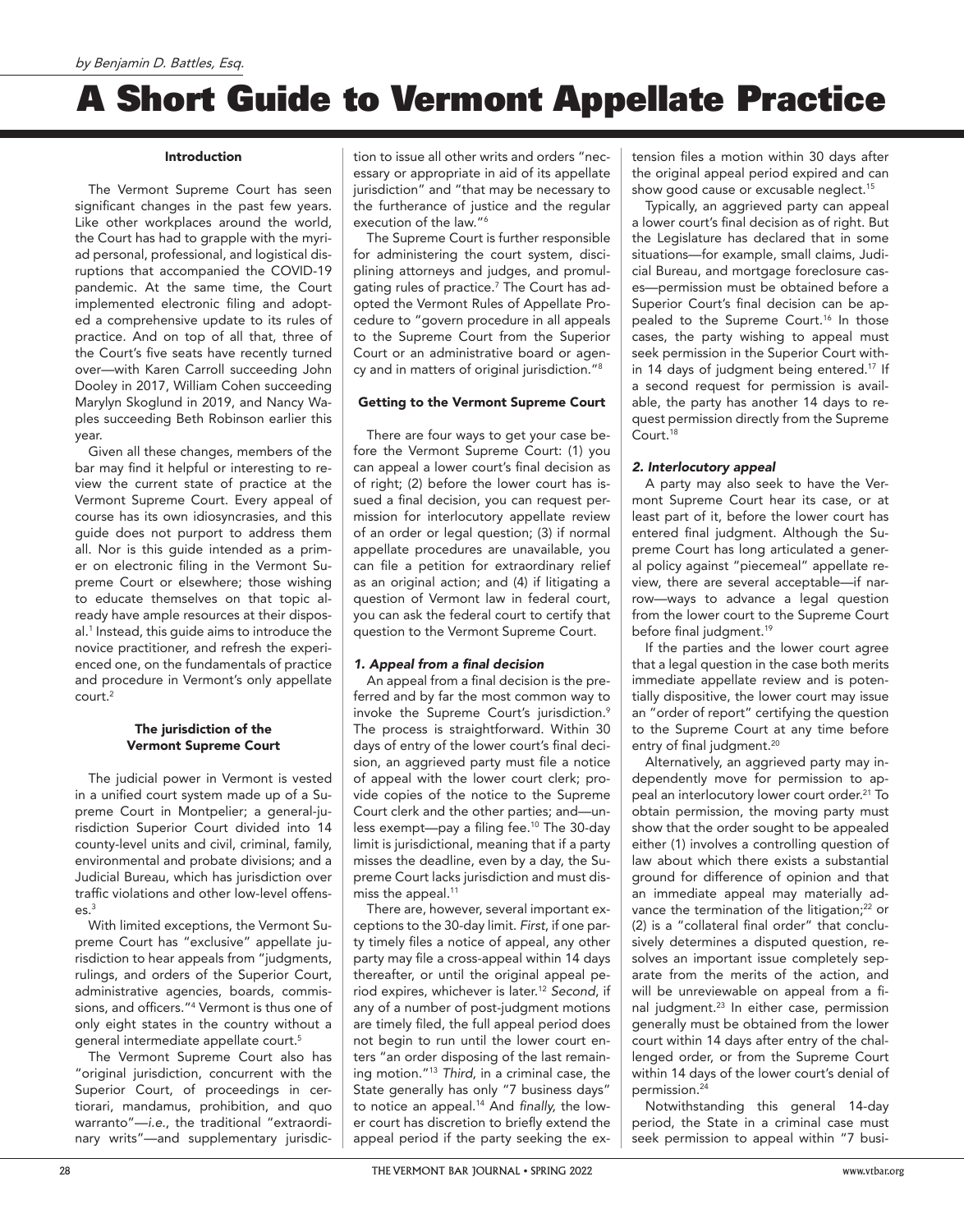ness days" after the challenged order is entered.25 This aligns with the State's time to appeal a final decision in a criminal case.<sup>26</sup> In felony cases, the lower court is required to permit the State to appeal a pretrial ruling that either grants a motion to suppress evidence; grants a motion to have a confession declared inadmissible; or grants or refuses other relief, the effect of which "is to seriously impede (but not completely foreclose) continuation of the prosecution."27

Once an interlocutory appeal is accepted by the Supreme Court, it will proceed in the same manner as an appeal from a final decision.

#### *3. Petition for Extraordinary Relief*

where the content of the space scale and  $\theta$  is the space scale and  $\theta$  is the space scale and  $\theta$  is the space scale and  $\theta$  is the space scale and  $\theta$  is the space scale and  $\theta$  is the space scale and  $\theta$  is the A party may invoke the Vermont Supreme Court's narrow original jurisdiction by filing a petition for extraordinary relief under Vermont Rule of Appellate Procedure 21. The rule abolishes and replaces the traditional "extraordinary writs of certiorari, mandamus, prohibition, and quo warranto" and is now the sole method to obtain from the Supreme Court the substantive relief that those writs formerly provided.<sup>28</sup> A petition for extraordinary relief should be styled as a complaint, including a verified allegation or supporting affidavit concisely explaining that extraordinary relief is warranted because "there is no adequate remedy" under either the normal appellate procedures or through proceedings for extraordinary relief in the Superior Court.<sup>29</sup> Rule 21 provides that original actions for extraordinary relief will be governed by the Rules of Civil Procedure, but in practice, once a petition is accepted, the Court may issue an order that sets a briefing and argument schedule, similar to a normal appeal.<sup>30</sup>

#### 4. Certification from a federal court

Although rarely invoked, the Vermont Supreme Court, like many other state high courts, has authority to accept certified questions of Vermont law from a federal court.31 Any federal court—district, circuit, or the U.S. Supreme Court—may certify a question to the Vermont Supreme Court "if the answer might determine an issue in pending litigation and there is no clear and controlling Vermont precedent."32 The Court has absolute discretion to decline to answer any question certified to it and need not providing any reasons for its decision.33 If a certified question is accepted, the parties will brief and argue the question according to normal appellate procedures and the Supreme Court will answer the question in a written opinion.<sup>34</sup>

# Paying the "Entry Fee"

In order for an appeal to move forward in the Vermont Supreme Court, the party seeking review must pay an "entry fee,"

which is the statutory fee required to initiate a cause in the Supreme Court.<sup>35</sup> This entry fee is distinct from, and in addition to, any applicable electronic filing fees.<sup>36</sup> In appeals from a final decision, the entry fee is due when the notice of appeal is filed, or if the appeal is from an administrative agency, within 14 days after the appeal is docketed in the Supreme Court.<sup>37</sup> In all other appeals, no entry fee is due until the appeal is accepted by the Supreme Court.<sup>38</sup> Failure to pay the entry fee can result in dismissal of the appeal.<sup>39</sup> Parties may seek to waive appellate and other court fees based on financial hardship.40

### Stays and Injunctions Pending Appeal

In Vermont, the filing of an appeal automatically stays enforcement of the judgment in many cases.<sup>41</sup> In cases where a stay is not automatic, a party ordinarily must first request a stay or injunction pending appeal from the lower court. $42$  A stay or injunction pending appeal can be requested from the Supreme Court if a party can show that the lower court already denied the requested relief or that seeking relief from the lower court would be impractical.<sup>43</sup> The Supreme Court may condition relief on a party's filing a bond or other appropriate security in the lower court.<sup>44</sup>

#### Completing the Record

Once an appeal has been taken, the next step is to complete the record on appeal, which consists of (1) all "documents, data, and exhibits" filed in the lower court; (2) any transcript or authorized recording of the lower court proceedings; and (3) the record of actions from the lower court.<sup>45</sup>

Following a notice of appeal, the lower court clerk must promptly transmit all documents in the lower court's electronic case file, as well as any documents or audio or video exhibits not in the electronic case file but which are part of the record on appeal.46 Note, however, that unless directed to do so by a party or the Supreme Court clerk, the lower court will not send "unusually bulky or heavy documents, and physical exhibits."47

Now that all Vermont courts have transitioned to electronic filing, the electronic case file is transmitted from the Superior Court to the Supreme Court through the electronic filing system. After the Supreme Court receives an appeal from the Superior Court, and within 14 days of docketing the appeal, the Supreme Court docket clerk must create an electronic "appeal volume" that contains all the PDF documents in the electronic case file.<sup>48</sup> In appeals from administrative agencies, which do not use the electronic filing system, the administrative clerk must still transmit the record doc-

The parties are responsible for ordering or otherwise obtaining the necessary transcripts.<sup>49</sup> Failure to order a transcript that is necessary "for informed appellate review" of a party's argument will result in waiver of that argument.<sup>50</sup>

Within 14 days of taking an appeal, the appellant must file and serve a docketing statement on a court-prescribed form.<sup>51</sup> The appellee must do the same within 14 days thereafter.52 The docketing statement includes basic information about the case and the parties, the issues to be raised, and identifies the transcripts that will be necessary to consider the appeal. $53$  The docketing statement also asks whether the appeal is "appropriate for expedited disposition by a three-Justice panel," also known as the "rocket docket."54 Details of the court's rocket docket procedures are discussed below.

Counsel are well-advised to pay close attention to the steps involved in completing the record to ensure that the lower court provides the Supreme Court with all the relevant documents upon which counsel intends to rely, including exhibits, stipulations, and interlocutory orders which—because of human or technological errors and limitations—may not have not included in the electronic case file. Questions and concerns about the record should be brought promptly to the attention of the Supreme Court docketing clerk.55

Once all the documents and transcripts in the record have been received, the Supreme Court will inform the parties that the record is complete.56 This notice starts the clock running on the parties' briefing deadlines.<sup>57</sup>

#### **Motions**

Motion practice at the Vermont Supreme Court is relatively straightforward. Unless otherwise provided by the Rules of Appellate procedure, any application for an order or other relief from the Supreme Court should be made in writing by motion.<sup>58</sup> The motion "must state with particularity the grounds for the motion and the order or relief sought," and may include any necessary supporting affidavits or other materials.<sup>59</sup> Unless the Court otherwise orders, a nonmoving party has 14 days to respond to a motion.60 Replies in support of motions are neither expressly permitted nor prohibited.

The Court will generally wait to receive a response (but not a reply) before it rules on a motion, although it may rule on procedural motions—including extension requests at any time even if a response has not been received.<sup>61</sup>

Motion papers should include a caption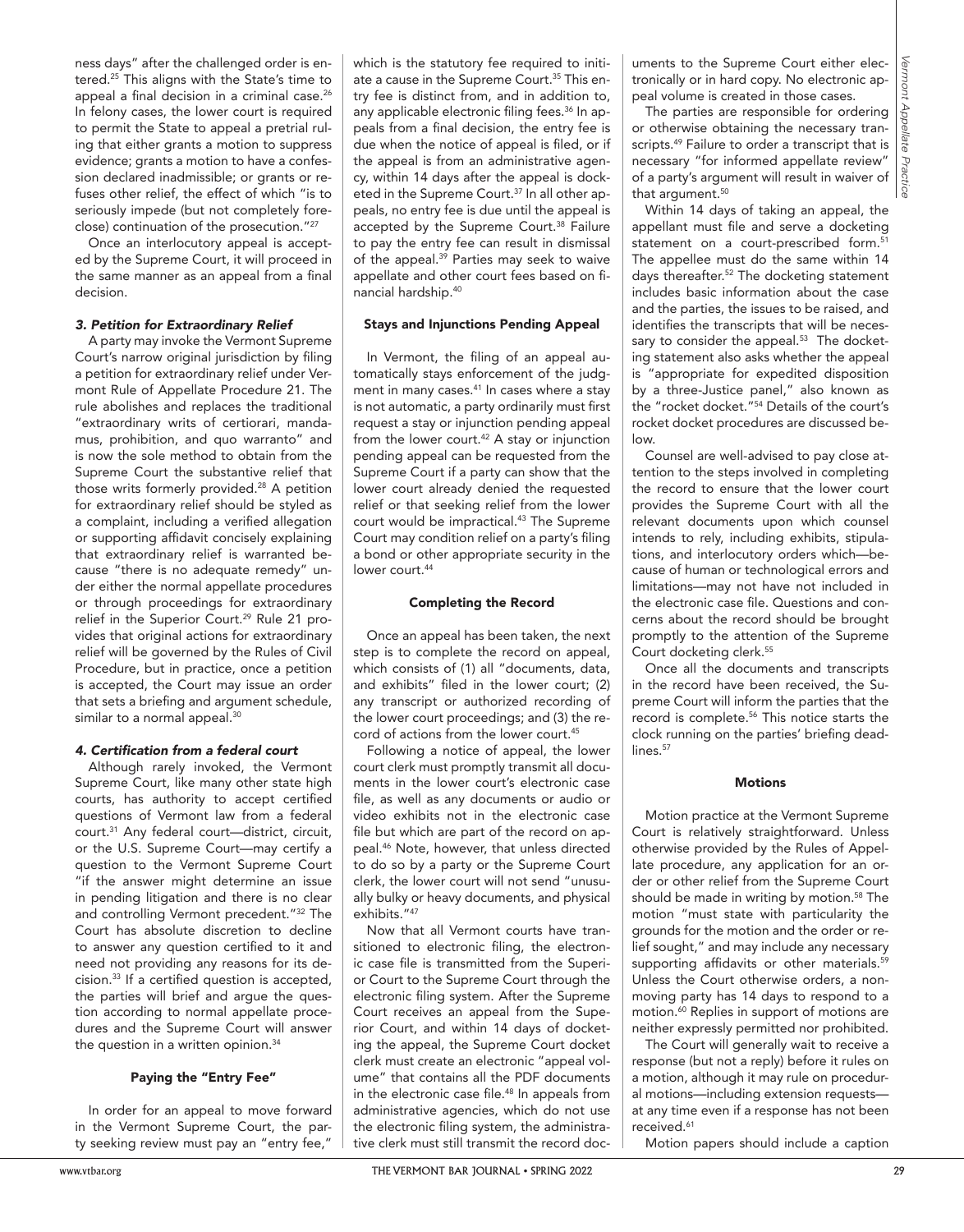stating the Supreme Court docket number and the name of the case, and a brief descriptive title indicating the purpose of the motion and identifying the party or parties for whom it is filed. Motion papers should otherwise follow the same formatting requirements as briefs, discussed below.62 In order to ensure that the Supreme Court docketing clerk clearly understands the relief being requested when viewing motions through the electronic-filing portal, motions requesting independent types of relief should be filed as separate documents.63 Motions requesting emergency or expedited relief should clearly so indicate.

#### Briefs and Printed Case

Absent any extensions, the appellant's brief is due at the Vermont Supreme Court within 30 days after the record on appeal is complete, the appellee's brief is due 21 days after the appellant's brief is served, and the appellant's reply brief is due within 14 days after the appellee's brief is served.<sup>64</sup> In a cross-appeal, the cross-appellant's reply is due 14 days after service of the appellant's reply.<sup>65</sup> The brief of an amicus curiae, if allowed, is due at the same time as the main brief of the party the amicus is supporting, unless all parties agree to a different time.<sup>66</sup> Any of these deadlines may be extended by order of the Court.<sup>67</sup>

Except in juvenile cases, the parties may stipulate to extend the briefing schedule up to double the standard period—once for each brief.<sup>68</sup> A separate stipulation should be filed for each briefing deadline, and should clearly state the period being extended, the date to which the period is extended, and the reason for the extension.<sup>69</sup> Any further extensions should be made by motion and demonstrate good cause.70

If an appellant fails to file its brief, the appeal is subject to dismissal; if an appellee fails to file, it will not be heard at oral argument absent the Court's permission.<sup>71</sup>

The formatting requirements for briefs have changed significantly with the advent of electronic filing.72 These changes—notably a requirement of 13-point font and 1.2 spacing between lines—were made after consideration of best practices from the American Bar Association and reflect that the justices and court staff now primarily read briefs electronically.73

In cases where an electronic appeal volume has been created parties no longer need to file an appendix or "printed case" of relevant materials from the record on appeal.74 A printed case remains mandatory, however, in cases without an appeal volume such as appeals from most administrative agencies.75 A party may also choose to file a printed case if the appeal volume is incomplete (for example, if not all paper records were scanned in electronic form by the trial court) or if the appeal volume is very large and a printed case including relevant excerpts from the record would be more useful to the Court and the parties.<sup>76</sup>

## The Rocket Docket

The rocket docket is in innovation that Vermont first implemented in 1991 to deal with a rising appellate caseload, in lieu of creating an intermediate appellate court.77 As noted above, the rocket docket is a rotating 3-justice panel of the Court that resolves a portion of the Court's docket on an expedited basis. The intent of the rocket docket procedures is to expeditiously resolve those cases that do not necessarily require consideration by the full Court.<sup>78</sup> Under current practice, court staff make the initial decision to assign a case to the rocket docket, but if any justice objects, the case will be heard by the full Court.<sup>79</sup>

An appeal is *not* appropriate for disposition on the rocket docket if "(1) the Court may be establishing a new rule of law, altering or modifying an existing rule, or applying an established rule to a novel fact situation; (2) the case involves a legal issue of substantial public interest; (3) the Court may be criticizing existing law; or (4) the Court may be resolving conflict or apparent conflict between three-justice panels of the Court."80

It is not uncommon for an appeal to be scheduled for argument or submission on the rocket docket term but ultimately heard by the full Court on short notice, presumably because one of the justices concluded after reviewing the file that full Court disposition was warranted. Rocket docket decisions must be unanimous, and if they are not, they will be reargued before the full Court.<sup>81</sup>

An unpublished decision by a 3-justice panel is not controlling precedent except as to narrow issues involving the same parties and dispute like preclusion and law-ofthe-case, but the decision may be cited as persuasive authority in future cases.<sup>82</sup> Decisions by 3-justice panels are generally issued by the Court within several days of the term for which they are scheduled, as compared to several months for decisions by the full Court. Appeals decided on the rocket docket are affirmed at a significantly higher rate than appeals decided by the full Court.<sup>83</sup>

### Argument

Once an appeal is fully briefed, it will be scheduled for consideration at the next available term, either on the rocket docket or by the full Court.<sup>84</sup> Both sit once a month, although the full Court generally does not sit for a regular term in the summer months. Once the appeal is scheduled, the Court will provide notice to the parties and set a deadline for requesting oral argument. If any party requests argument, both sides will have the opportunity to present argument at the scheduled term. Arguments before the full Court are 15 minutes per side, while arguments on the rocket docket are 5 minutes per side. The Court may grant additional argument time, and it regularly does so in complex cases.<sup>85</sup> If no party requests arguments, the case will be decided on the briefs submitted unless the Court *sua spon*te sets the case for argument.<sup>86</sup>

The Vermont Supreme Court takes a fairly "hands off" approach to how parties handle their argument time. An appellant who requests rebuttal time will only be permitted to actually speak on rebuttal if they have managed to step down from the podium at the end of their primary argument with some of their allotted time remaining. Many unassuming lawyers have walked up to the podium prepared to deliver a carefully prepared rebuttal argument only to be informed by the bailiff that "appellant has no time remaining." Likewise, in cases involving multiple parties or amici, it is counsel's responsibility to determine how to divide time amongst themselves. The Court generally will not provide a detailed argument schedule that divides time among cocounsel. And although a party may cede some of its time to an amicus curiae who filed a supporting brief, an amicus is not entitled to its own argument time absent permission of the Court, which is rarely granted.87

Although remote argument at the Vermont Supreme Court was previously reserved mostly for self-represented parties who were incarcerated in state correctional facilities, the COVID-19 pandemic led to the Court to begin holding oral arguments exclusively via video-conference, with a live-stream for the public available on You-Tube.88 While the Court's exact plans for remote hearings in the future are still being determined, under the current rules, full-Court arguments are expected to be held in-person once the COVID-19 judicial emergency has expired, but any party with a case on the rocket docket may request to present oral argument by video conference no later than 7 days before the scheduled argument date.<sup>89</sup>

### Reargument

A party who loses at the Vermont Supreme Court may file a motion for reargument within 14 days after entry of judgment, although the Court may extend that deadline.<sup>90</sup> A motion for reargument "must state with particularity the points of law or fact—presented in the briefs upon the original argument—that the moving party believes the Court has overlooked or misap